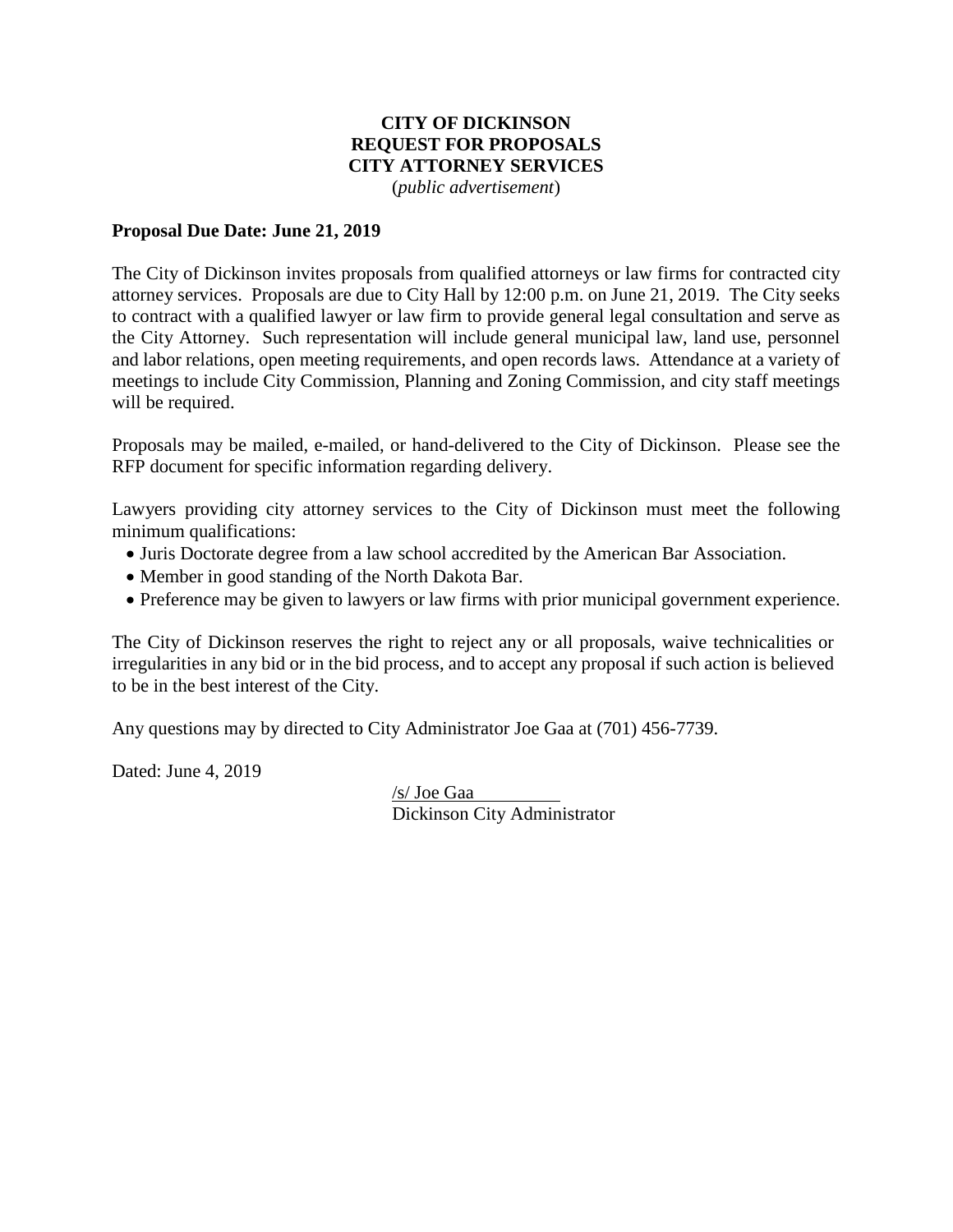### **CITY OF DICKINSON REQUEST FOR PROPOSALS CITY ATTORNEY SERVICES**

#### **Proposal Due Date: June 19, 2019**

The City of Dickinson invites proposals from qualified attorneys or law firms for contracted city attorney services. Proposals are due to City Hall by 12:00 p.m. on June 21, 2019. The City seeks to contract with a qualified lawyer or law firm to provide general legal consultation and serve as the City Attorney. Such representation will include general municipal law, land use, personnel and labor relations, open meeting requirements, and open records laws. Attendance at a variety of meetings to include City Commission, Planning and Zoning Commission, and city staff meetings will be required.

Proposals may be mailed, e-mailed, or hand-delivered to the City of Dickinson.

Lawyers providing city attorney services to the City of Dickinson must meet the following minimum qualifications:

- Juris Doctorate degree from a law school accredited by the American Bar Association.
- Member in good standing of the North Dakota Bar.
- Preference may be given to lawyers or law firms with prior municipal government experience.

The City of Dickinson reserves the right to reject any or all proposals, waive technicalities or irregularities in any bid or in the bid process, and to accept any proposal if such action is believed to be in the best interest of the City.

#### **Introduction**

Dickinson has an estimated population of 25,000 people. Over the past several years, Dickinson has experienced rapid population growth as a part of the Bakken oil field development. Additional information about the City of Dickinson is available on the City's website at [www.dickinsongov.com.](http://www.dickinsongov.com/)

The City government consists of approximately 200 employees, and operates under a Commission form of government. The City Commission consists of five members, including a Commission President. All City Commission members are elected at-large. The City Administrator is hired by and reports to the City Commission and directs all City operations.

#### **Legal Services**

The City Attorney is responsible to the City Administrator and the Board of City Commissioners for all law-related matters involving the City. The City seeks a contracted city attorney for the purposes of providing legal advice in a variety of municipal law issues. The contracted city attorney will serve at the discretion of the City Commission, and will coordinate with the City Administrator on day-to-day matters. The contracted city attorney will consult with and make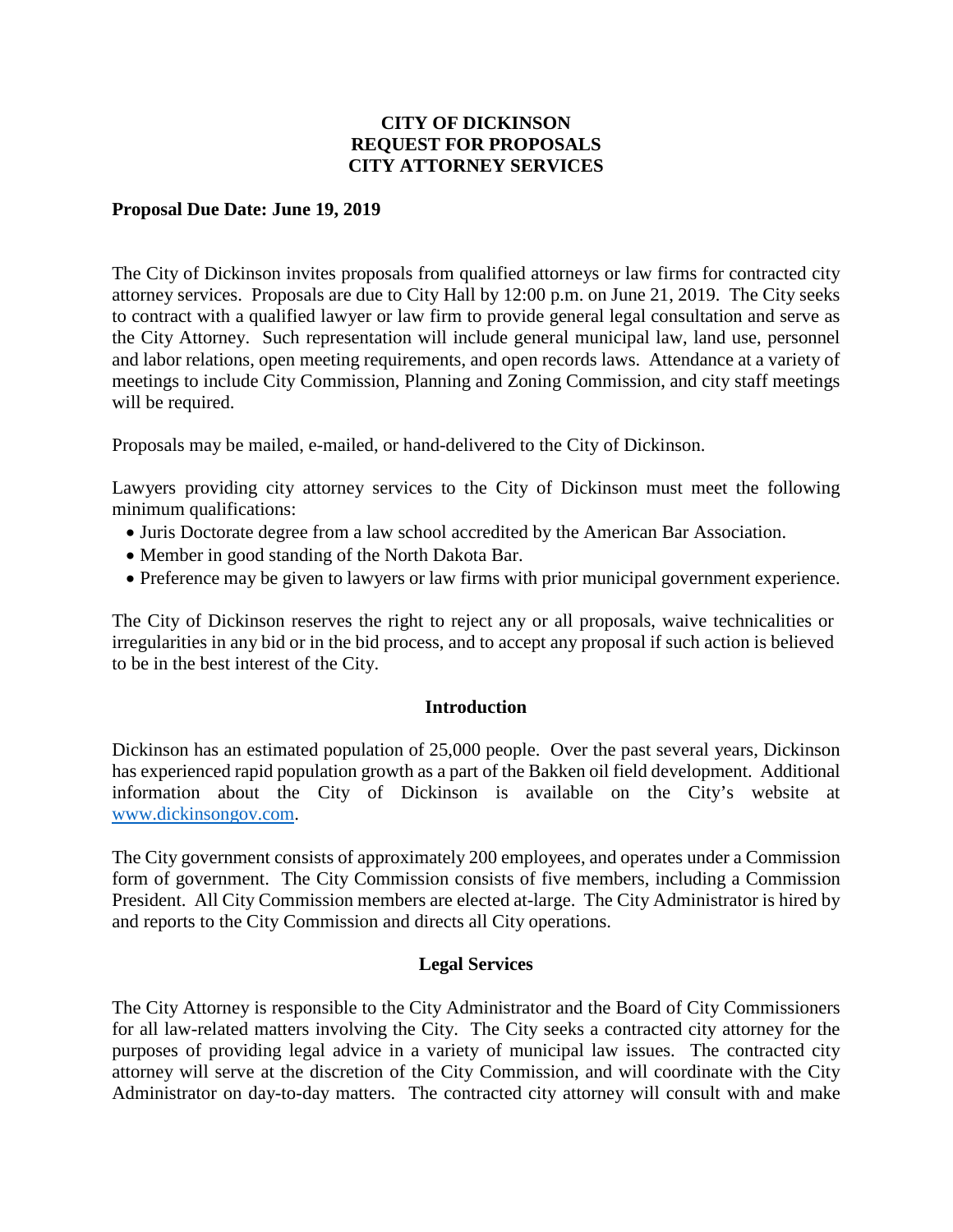recommendations regarding legal matters to the City Commission, city staff, or other city boards or commissions. The contracted city attorney is not a city employee, and all services will be provided via contract.

The contracted city attorney will be expected to attend all City Commission meetings and advise the City in general legal matters. Attendance is also expected at city staff meetings, Board of Adjustment meetings, Planning and Zoning Commission meetings, and other meetings as necessary. While it is not expected that the city attorney will not maintain a full-time office at city hall, it is anticipated that they will spend a necessary amount of time at City Hall each week to work with staff on current issues. This includes drafting and reviewing documents in advance of City Commission meetings.

Timeliness of response and accessibility to the contracted city attorney is an important aspect of the service. Accessibility includes the ability to be generally available to attend meetings in person on short notice and the ability to be reached promptly by telephone and/or e-mail.

#### **Compensation**

Compensation for services provided will be considered in any of the following scenarios.

- 1. Monthly, lump sum rate
- 2. An hourly rate
- 3. A combination of lump sum rate and hourly rate

#### **Contract Term**

The City anticipates a two-year contract, with the option for renewal.

#### **Schedule**

The City anticipates the following schedule, which may be adjusted as necessary:

| <b>RFP Release Date:</b>               | June 5, 2019  |
|----------------------------------------|---------------|
| <b>RFP Submission Date:</b>            | June 21, 2019 |
| Commission Consideration: July 2, 2019 |               |
| <b>Anticipated Start Date:</b>         | July 8, 2019  |

# **How to Respond**

Please provide a written response with an answer to each inquiry in the order below.

# **1. Firm History and Experience**

Provide a brief narrative description of the firm, the lawyers involved in the firm, and any particular areas of expertise for the firm. Identify any other municipal clients of the firm. Identify any prior experience with municipal issues, including planning and zoning, human resources, and contract negotiation.